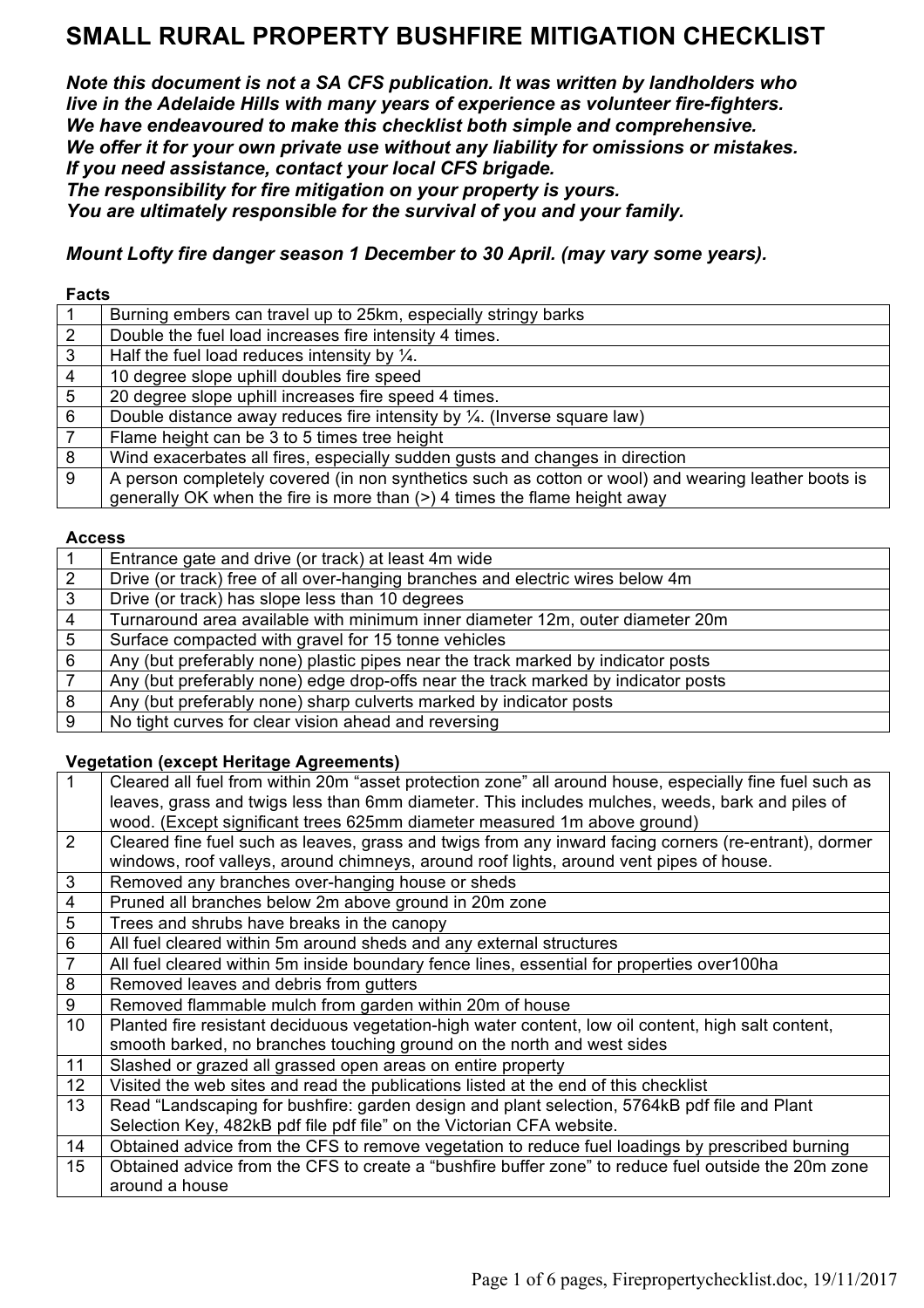# **Vegetation on Heritage Agreements (HA), in addition to non Heritage Agreements in above section**

|                | Obtained approval from the CFS to remove vegetation to upgrade or create a new fire access track.<br>No Ministerial consent is required.                                                                                                                                                                                   |
|----------------|----------------------------------------------------------------------------------------------------------------------------------------------------------------------------------------------------------------------------------------------------------------------------------------------------------------------------|
| $\overline{2}$ | Obtained approval from the CFS Regional Fire Prevention Officer (refer to "Managing Native"<br>Vegetation, Reduce the Impact of Bushfire, Sept 2009, listed at the end of this checklist) to create a<br>"bushfire buffer zone" to reduce fuel outside the 20m zone around a house. No Ministerial consent is<br>required. |
| 3              | Applied to the Native Vegetation Committee (NVC) ph 8303 9777 and HA Officer ph 8463 4813 to<br>arrange Ministerial consent before creating a new access track for non fire related purposes                                                                                                                               |
| $\overline{4}$ | Planted fire resistant deciduous vegetation-high water content, low oil content, high salt content,<br>smooth barked, no branches touching ground, on the north and west sides in those areas excluded<br>from the Heritage Agreement within 20m of house exclusion zone.                                                  |
| $5^{\circ}$    | Slashed or grazed introduced grasses only where no native grass species are present and the area<br>had been excluded from the HA. Minsterial consent is required for such treatment on HA land.                                                                                                                           |

#### **Water**

| $\mathbf{1}$   | Read the article on water spraying systems from the FPAA listed at the end of this checklist             |
|----------------|----------------------------------------------------------------------------------------------------------|
| $\overline{2}$ | Filled tank (or dam or pond or swimming pool) with 20,000 litres of water                                |
| $\overline{3}$ | Fitted a large diameter gate valve to the bottom of the tank, ideally with a 65NB London fire male       |
|                | thread for CFS fire piping to connect                                                                    |
| $\overline{4}$ | Installed one or more hose reels with enough 20NB rubber (or flat canvas) hose to reach all around       |
|                | the house (usually longer than 30m) with an adjustable nozzle on the end                                 |
| 5              | Installed a 3.5kW (or larger) pump independent from mains electricity near the house in an easy to       |
|                | reach spot on a concrete base inside a fire resistant masonry or steel enclosure.                        |
| 6              | Installed perimeter sprinkler system on northern face of house (and any sides facing bush) with brass    |
|                | butterfly or impact drive sprinklers on top of 20NB galvanised steel pipe 3m into air.                   |
| $\overline{7}$ | Installed sprinklers at edge of eaves above windows and doors to create wall of spray (not required      |
|                | above brick or stone walls)                                                                              |
| 8              | Constructed all piping and fittings of steel or copper if above ground.                                  |
| 9              | Installed any plastic piping (PVC, polyethylene, polypropylene) deeper than 400mm underground            |
| 10             | Serviced pump and engine annually                                                                        |
| 11             | Filled pump engine full of fresh petrol or diesel annually                                               |
| 12             | Charged engine batteries every month in fire season                                                      |
| 13             | Checked pump starts (with inlet & outlet valves open) every month in fire season.                        |
| 14             | Checked piping for leaks when pressurised with pump running.                                             |
| 15             | Checked that all fittings on hoses and pumps are compatible.                                             |
| 16             | Checked gaskets are fitted, joints are tight and do not leak                                             |
| 17             | Checked sprinklers for blockages by insects, geckos etc.                                                 |
| 18             | Stored fire hoses with a cork or bung in the open ends to stop ingress of insects and geckos etc.        |
| 19             | Family members familiar with fire fighting equipment, especially location and operation                  |
| 20             | Family members know how to operate valves (straight handles are open when handles are in line            |
|                | with, or parallel to, the pipe and circular handles are open by turning anti-clockwise from above)       |
| 21             | Family members practiced with pumps (operation of pull cords, fuel on/off, choke, throttle, stop)        |
| 22             | Installed a 500 litre water tank, pump and hose on a utility or tray-top or a trailer for mopping up     |
| 23             | Placed a couple of 20 litre knapsack sprayers in easy to reach places                                    |
| 24             | Placed about ten 10 to 20 litre steel buckets filled with water around the perimeter of the house for    |
|                | mopping up and dousing spot fires                                                                        |
| 25             | Placed two or three 200 litre steel drums, filled with water throughout the fire season, with one or two |
|                | empty 10 to 20 buckets litre steel buckets attached to the rim of the 200 litre drum, around the         |
|                | perimeter of the house for mopping up and spot fires. Plastic wheelie bins are an alternative but move   |
|                | them into position before filling them.                                                                  |
| 26             | Added washing up detergent to all containers of fire fighting water to improve wetting of surfaces       |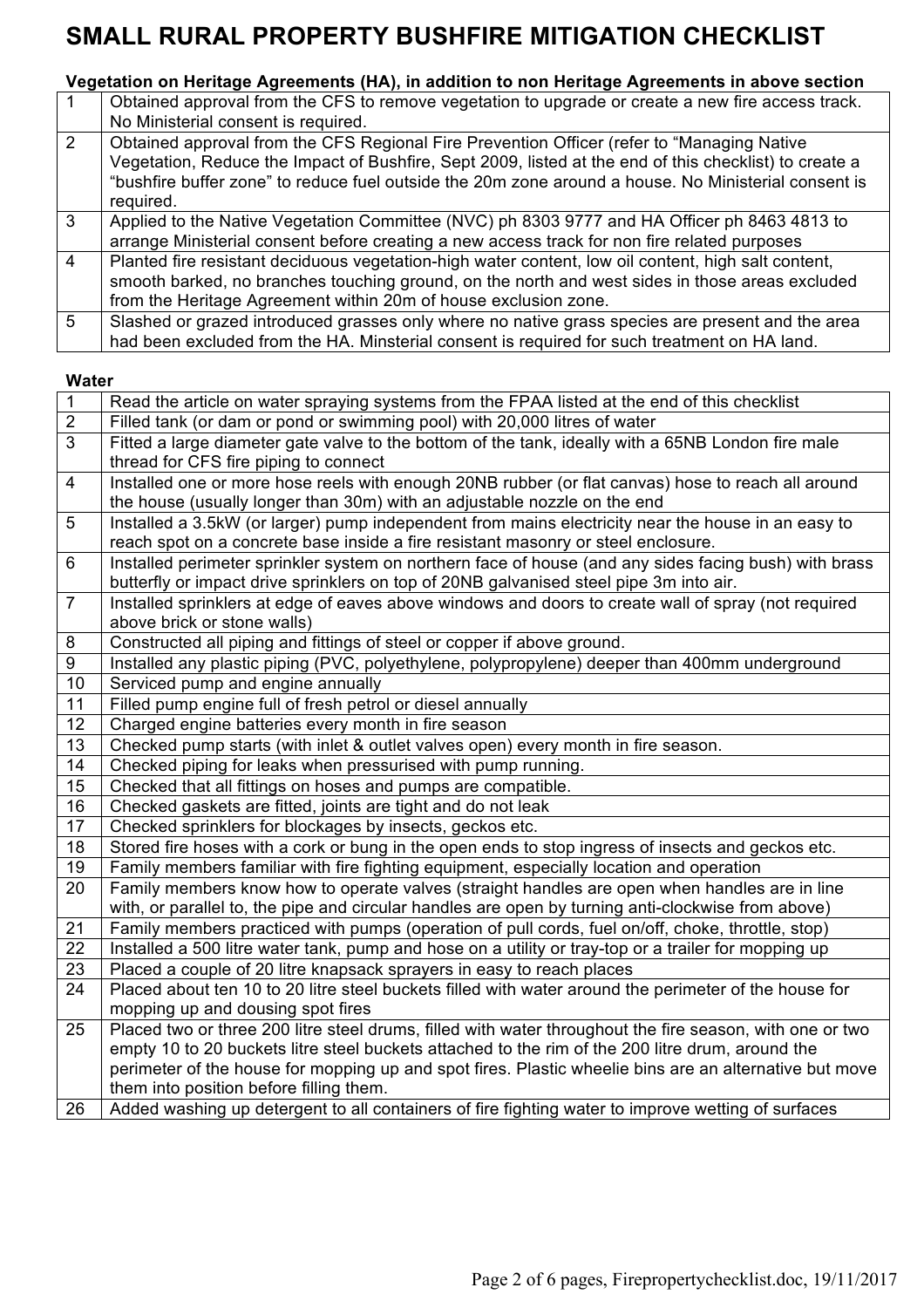# **House**

| $\overline{1}$          | House and contents or farm fully insured                                                                   |
|-------------------------|------------------------------------------------------------------------------------------------------------|
| $\overline{2}$          | Taken digital photos of all rooms, cupboards, clothes, tools, computers, electronic equipment,             |
|                         | vehicles, tractors, sheds for insurance verification and stored on a disc that is in turn stored in a safe |
|                         | place away from the house or uploaded to a remote server                                                   |
| $\sqrt{3}$              | House designed to AS 3959-2009, Design of Buildings in Bushfire Prone Areas.                               |
| $\overline{\mathbf{4}}$ | House built with a low profile roof.                                                                       |
| $\overline{5}$          | Fixed street number and rapid number in an easy to read location on the front gate                         |
| $\overline{6}$          | Constructed 2m high masonry (stone or brick) walls or steel fences around house, especially on the         |
|                         | sides facing bush, especially facing north                                                                 |
| $\overline{7}$          | Installed shutters on all windows facing bush, especially facing north                                     |
| 8                       | Filled any gaps in walls (left from scaffolding) or window to walls or door frames to walls with fire      |
|                         | resistant mastics such as Nullifire M701 or Epoxanweld (or silicon as last resort) or glass wool or rock   |
|                         | wool                                                                                                       |
| 9                       | Filled any gaps under doors with wetted towels or "snakes"                                                 |
| 10                      | Check all sheets on a metal roof have been properly secured, preferably with screwed fasteners             |
| 11                      | Backed the gaps in roof tiles with fire resistant (e.g. fibre glass) sarking                               |
| 12                      | Sealed the roof structure by filling any gaps in the ridge or vents or chimneys with glass wool or rock    |
|                         | wool                                                                                                       |
| 13                      | Installed bronze or stainless steel fly wire over ventilation grates in walls, windows & roof              |
| 14                      | Installed metal mesh over openings in roofs - whirly birds, chimney openings etc.                          |
| 15                      | Re-inforced any sky-lights with steel wire embedded in glass.                                              |
| 16                      | Replaced any PVC downpipes with galvanised steel.                                                          |
| 17                      | Maintained a well cut green lawn around the house                                                          |
| 18                      | Constructed hard paving (brick, pavers, gravel or concrete) immediately around house                       |
| 19                      | Protected fascias and barge boards with fire retardant paint or encased in fibre cement board              |
| 20                      | Replaced any verandah or deck support wooden posts with steel posts                                        |
| 21                      | Protected external doors with "Crimsafe" stainless steel mesh doors etc.                                   |
| 22                      | Installed window sills with sloping brick sills.                                                           |
| 23                      | Installed small 1kg pressurised dry powder extinguishers in easy-to-reach places in the garage,            |
|                         | pantry, kitchen etc.                                                                                       |
| 24                      | Installed a fire damper in the outlet duct from the evaporative air cooler.                                |
| 25                      | Protected solar photovoltaic panels with welding blanket                                                   |
| 26                      | Protected evaporative air cooler with a welding blanket                                                    |
| 27                      | Moved a ladder inside to access the roof space                                                             |
| 28                      | Purchased a fire blanket (available in various sizes, e.g.1.8m by 1.8m) for dousing fires of fats and      |
|                         | oils on stove tops in the kitchen                                                                          |
| 29                      | Installed an additional tap in the laundry with quick disconnect fitting or 20NB BSP fitting to attach a   |
|                         | common plastic garden hose to fight any fire inside the house                                              |
| 30                      | Installed smoke alarms outside main bedroom and children's bedrooms                                        |
| 31                      | Installed new batteries and checked operation of smoke alarms every 12 months                              |
| 32                      | Enclosed any open underfloor areas, external wooden stairways, walkways, decks or terraces, with           |
|                         | steel shuttering, stone, brick, fibre cement board or Hebel brick.                                         |
| 33                      | Removed soot from flues and chimneys annually                                                              |
| 34                      | Winter heaters kept at least 2m away from curtains and bedding                                             |
| 35                      | Fire screens placed in front of open fires in winter                                                       |
| 36                      | Considered installation of a certified fire safety bunker.                                                 |
| 37                      | Contacted the manufacturers of certified fire safety bunkers listed at the end of this checklist           |
| 38                      | Read "A Guide to retrofit your home for better protection from a bushfire", 2572kB pdf file on the         |
|                         | Victorian CFA website.                                                                                     |
|                         |                                                                                                            |

## **Vehicles**

| Enclosed all vehicles in garage or shed                                                             |
|-----------------------------------------------------------------------------------------------------|
| Removed any flammable material such as chaff from the exhaust system especially near the catalytic  |
| converter                                                                                           |
| Placed in car prior to any fire ban day, a metal "space blanket" or large woollen blanket, bow saw, |
| rake hoe and water bottles if planning to leave                                                     |
| Placed in car a small 1kg pressurised dry powder fire extinguisher (OK for electrical fire).        |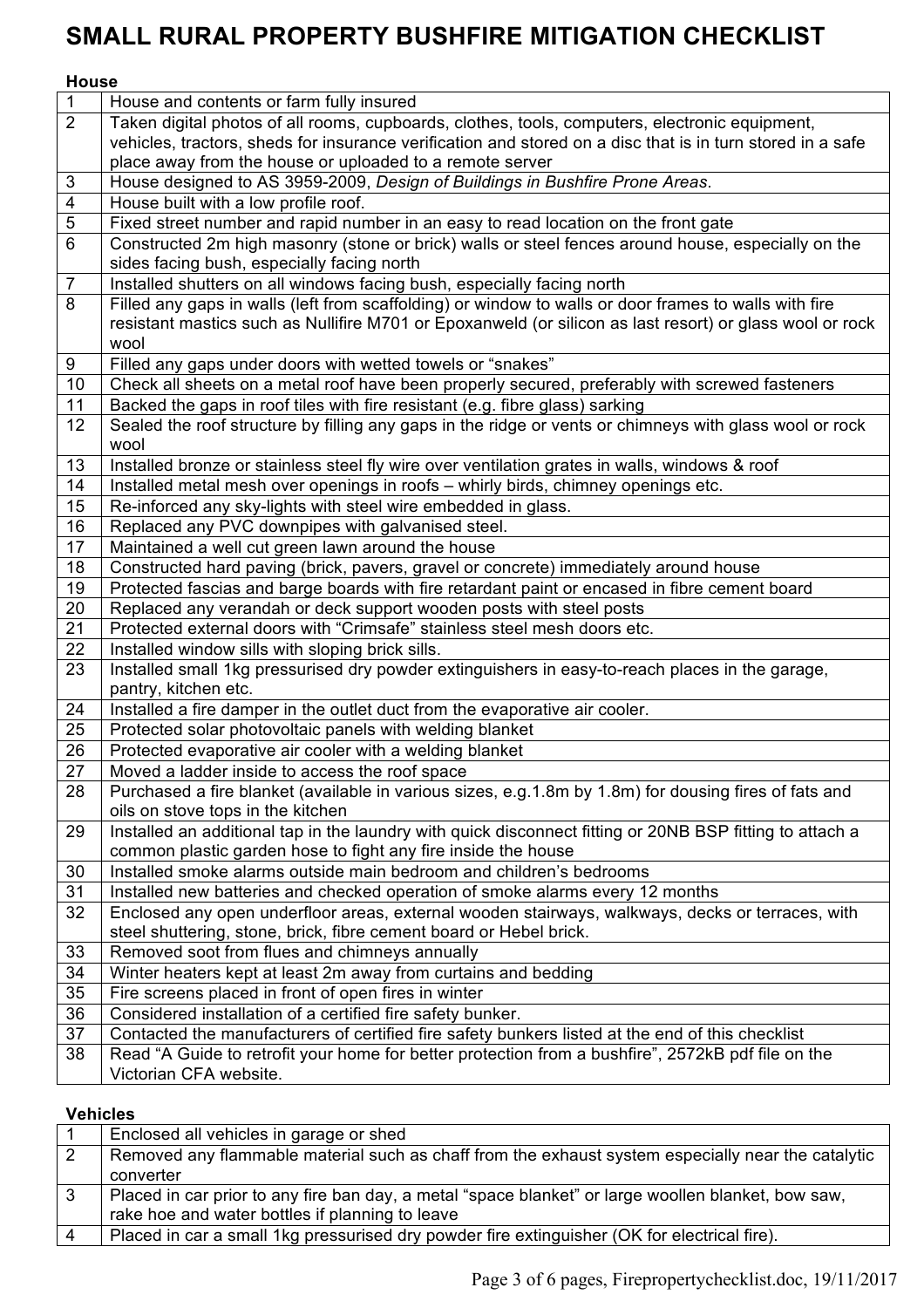## **Fuel**

|                 | Stored all paint, lawnmower petrol, BBQ 5kg and 9kg gas bottles etc. more than 20m away from         |
|-----------------|------------------------------------------------------------------------------------------------------|
|                 | house on the southern or eastern side in a steel or masonry shed                                     |
| 2               | Kept any 200 litre drums of fuel with bungs tightly closed more than 20m away from house on the      |
|                 | southern or eastern side in a steel or masonry shed                                                  |
| $\mathbf{3}$    | Installed diesel and/or petrol fuel tanks underground more than 30m away from house                  |
| $\overline{4}$  | Stored fire wood more than 20m away from house on the eastern side in a steel or masonry shed        |
| $5\overline{5}$ | Removed inflammable (coir, rubber and plastic) mats from front of doorways                           |
| 6               | Removed inflammable (plastic, cane and wood) garden furniture from outside of house                  |
| $\overline{7}$  | Removed any paper, boxes, crates and bales from outside of house                                     |
| 8               | Mounted 45kg liquefied petroleum gas (LPG) bottles on concrete with relief valves pointing away from |
|                 | walls, doors and posts                                                                               |
| -9              | Turned off valves on top of 45kg LPG bottles                                                         |

### **Machinery (tractors, slashers, power tools, grinders and welders)**

|                 | Parked farm machinery in a shed or on a cleared or ploughed area after use                         |
|-----------------|----------------------------------------------------------------------------------------------------|
| 2               | Checked the exhaust system for emission of sparks                                                  |
| $\overline{3}$  | Checked the exhaust system for any protrusion that may pick up long grass.                         |
| $\overline{4}$  | Removed any flammable material such as chaff from the exhaust system especially near the catalytic |
|                 | converter                                                                                          |
| 5               | Checked fuel lines and tanks for leaks                                                             |
| $6\phantom{1}$  | Checked for mechanical defects that may overheat (e.g. bearings) and cause a fire                  |
| $\overline{7}$  | Kept battery terminals and all electrical wiring clean and tight                                   |
| 8               | Kept a long handled shovel, rake hoe, 20 litre knapsack, small 1kg pressurised dry powder fire     |
|                 | extinguisher close by or easy to reach when mounted on machinery                                   |
| 9               | Remembered to look behind when working on tractors and slashers for sparks from hitting rocks      |
| 10 <sup>°</sup> | Cleared a 4m space around area when grinding or oxy cutting or welding (electric and oxy) and also |
|                 | kept a long handled shovel, rake hoe, 20 litre knapsack, small 1kg pressurised dry powder fire     |
|                 | extinguisher close by                                                                              |

### **Large animals**

| Cleared a large paddock for farm animals to roam      |
|-------------------------------------------------------|
| Installed large trough with automatic supply of water |
|                                                       |

### **Pets**

|    | Thought about and written a plan for pets                                                  |
|----|--------------------------------------------------------------------------------------------|
|    | Dogs and cats are registered with the council to assist if they get separated              |
| 3  | Provided a dark cage or bag for cats, rabbits and guinea pigs                              |
|    | Remembered food, water (including bowls) and medication for pets                           |
| -5 | Kept collars, leads, muzzles and harnesses handy                                           |
| 6  | Have burn cream "Silvazeen" (similar to "Burnaid" refer above) available for burnt animals |

## **Personal**

| $\mathbf{1}$    | Family members mentally prepared for the bushfire season                                            |
|-----------------|-----------------------------------------------------------------------------------------------------|
| 2               | Family members mentally and physically prepared for a fire onslaught                                |
| 3               | Family members understand three bushfire messages. 1: advice 2: watch and act 3: emergency          |
| $\overline{4}$  | Family discussed staying and defending the house or leaving early                                   |
| $5\phantom{.0}$ | Family familiar with fire danger ratings, especially severe, extreme and catastrophic               |
| $\,6\,$         | Survival plan thought about, written, practiced and visibly located                                 |
| $\overline{7}$  | Family members aware of fire survival pack whereabouts and contents                                 |
| 8               | Family members familiar with fire fighting equipment, especially location and operation             |
| 9               | Family members know how to operate valves (circular handles are opened by turning anti-clockwise    |
|                 | from above, straight handles opened when handles are in line or parallel with the pipe)             |
| 10 <sup>°</sup> | Family members practiced their pumps (operation of pull cords, fuel on/off, choke, throttle, stop)  |
| 11              | Family members know the location of a refuge of last resort (shopping centre, oval, school).        |
| 12 <sup>°</sup> | Considered a safe route to travel to the refuge of last resort in case of evacuation                |
| 13              | Surprised the household (including neighbours and visitors) to practice the survival plan.          |
| 14              | Prepared a list of contact details and placed by telephone(s) in the house, including fire, police, |
|                 | ambulance, doctor, school, neighbours and relatives                                                 |

Page 4 of 6 pages, Firepropertychecklist.doc, 19/11/2017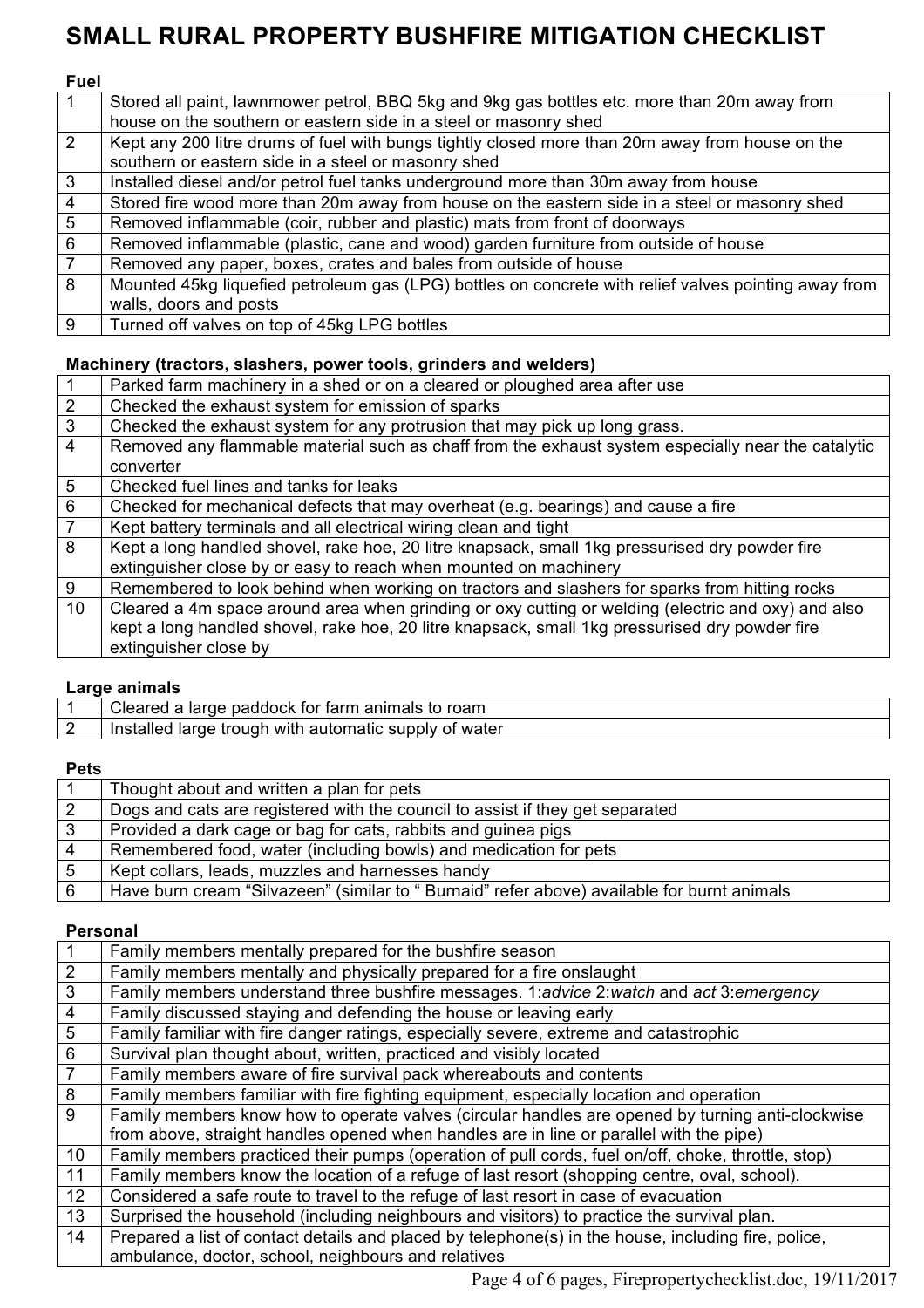## **Survival Pack**

| $\mathbf{1}$            | Bushfire survival plan (for more information refer to the CFS website-see below)                   |
|-------------------------|----------------------------------------------------------------------------------------------------|
| $\sqrt{2}$              | Emergency contact list as in 14 above                                                              |
| $\overline{3}$          | Special needs for infants, elderly, injured or disabled                                            |
| $\overline{\mathbf{4}}$ | Protective clothing for every family member stored in one easily accessible place- see below       |
| $\overline{5}$          | Woollen blankets, at least one for every person                                                    |
| 6                       | First aid kit with manual and essential medications including a tube of "Burnaid".                 |
| $\overline{7}$          | Toiletries and sanitary supplies                                                                   |
| $\overline{\mathbf{8}}$ | Sufficient food for at least 72 hours                                                              |
| $\overline{9}$          | Can opener                                                                                         |
| 10                      | Some dry concentrated high energy food (muesli bars, biscuits, nuts etc)                           |
| 11                      | Sufficient bottles of water for each family member, 3 litres per person per day                    |
| 12 <sup>2</sup>         | Torch for each family member                                                                       |
| 13                      | Change of clothes                                                                                  |
| 14                      | Children's toys, including special favourite toys for young children                               |
| 15                      | Battery powered radio in pack pre tuned to AM891 with spare set of batteries                       |
| 16                      | Valuables (house title deeds, insurance papers, videos, jewellery and photos) stored in one easily |
|                         | accessible safe place                                                                              |
| 17                      | A 1.8m by 1.8m fire blanket (for wrapping someone whose clothes have caught fire)                  |
| 18                      | Mobile phone with charger and/or spare battery                                                     |
| 19                      | Tablet computer (e.g. iPad) for internet updates from CFS website.                                 |
| 20                      | Camera                                                                                             |
| 21                      | A small 1kg pressurised dry powder extinguisher                                                    |
| 22                      | Wallet with cash (\$20 to \$100), credit cards etc.                                                |
|                         |                                                                                                    |

#### **Protective Clothing**

|                | Clothes made from natural fabrics: cotton, denim or woollen. (Synthetics can burn). No bare flesh |
|----------------|---------------------------------------------------------------------------------------------------|
| $\overline{2}$ | Long sleeved shirt                                                                                |
| $\mathbf{3}$   | Heavy cotton pants or overalls                                                                    |
| $\overline{4}$ | Broad brimmed woollen or cotton hat                                                               |
| -5             | Close fitting goggles protect against smoke and embers (better than wrap around sun glasses)      |
| 6              | Work (e.g made from leather) gloves                                                               |
|                | Smoke mask (best) or tea towel etc.                                                               |
| 8              | Sturdy leather boots with woollen socks                                                           |
|                |                                                                                                   |

# **First Aid**

|    | Family members undergone first aid training                                                             |
|----|---------------------------------------------------------------------------------------------------------|
|    | Know how to extinguish someone's burning clothes: Stop moving, Cover, Drop, Roll                        |
|    | Know how to hold burnt areas under cool running water for about 20 minutes                              |
| -4 | Know how to cover a burn with "Cling Wrap" (not on face)                                                |
| -5 | Know not to prick any blisters, apply lotions (except "Burn Aid"), remove clothing, or cover burns with |
|    | towels, cotton wool or blankets                                                                         |

#### **Neighbours**

| Circulated to all neighbours in street a fire contact list with names, hard line and mobile phone |
|---------------------------------------------------------------------------------------------------|
| numbers and names of children                                                                     |
| Familiarised yourself with neighbour's fire fighting equipment                                    |
| Considered sharing fire fighting equipment with neighbours                                        |